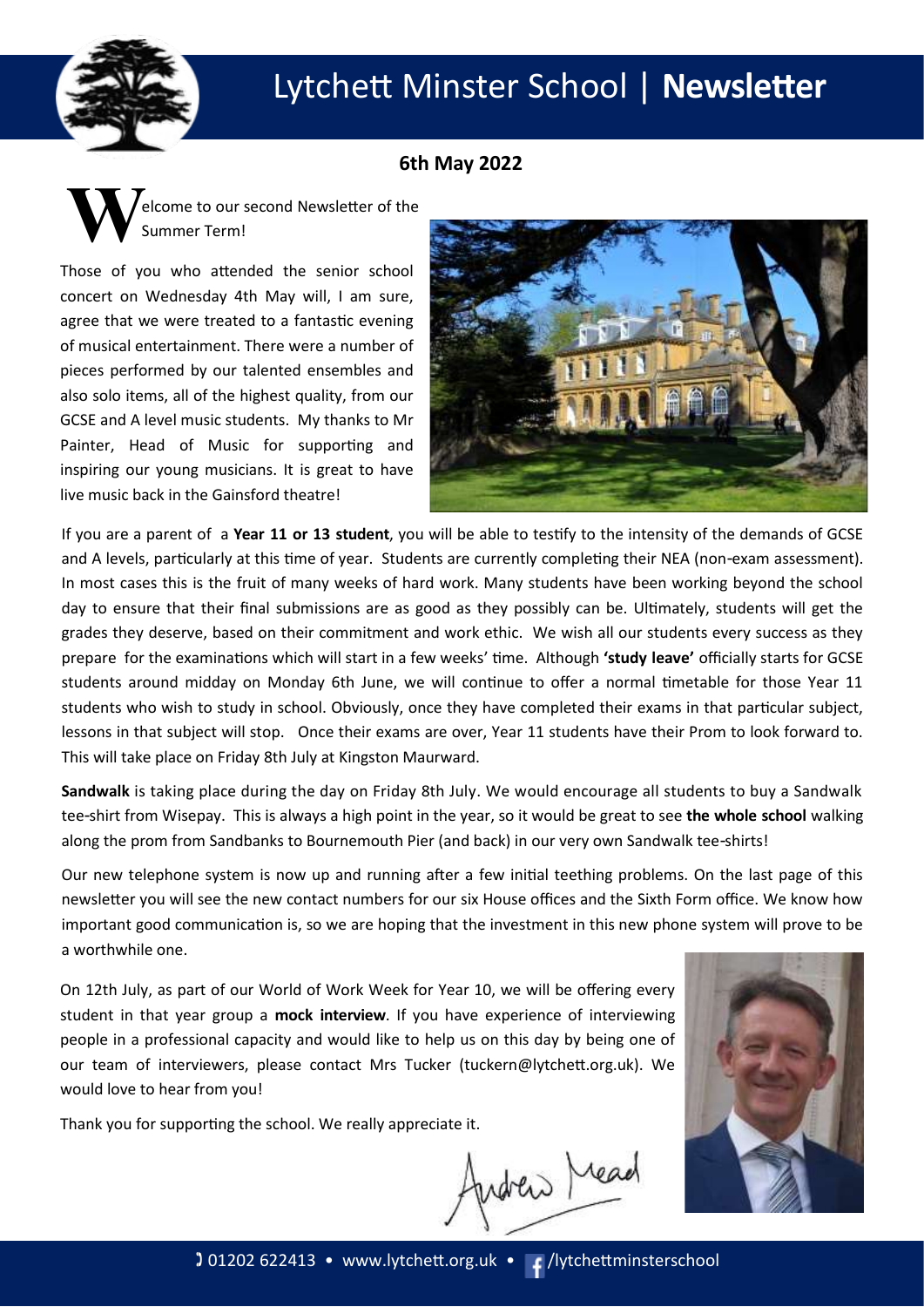**PTA News**

2022

**SUNDAY 19TH JUNE** 10:00AM - 12:00PM **LYTCHETT MINSTER SCHOOL DISTANCE: 3KM OR 5KM** 

# **REGISTER NOW!**

**TICKETS COST E5 FAMILY. FRIENDS AND STUDENTS WELCOME REFRESHMENTS AVAILABLE** ALL PROCEEDS GO TOWARDS A NEW GEOGRAPHY BLOCK TO REGISTER, LOG ONTO WISEPAY (ON SCHOOL WEBSITE)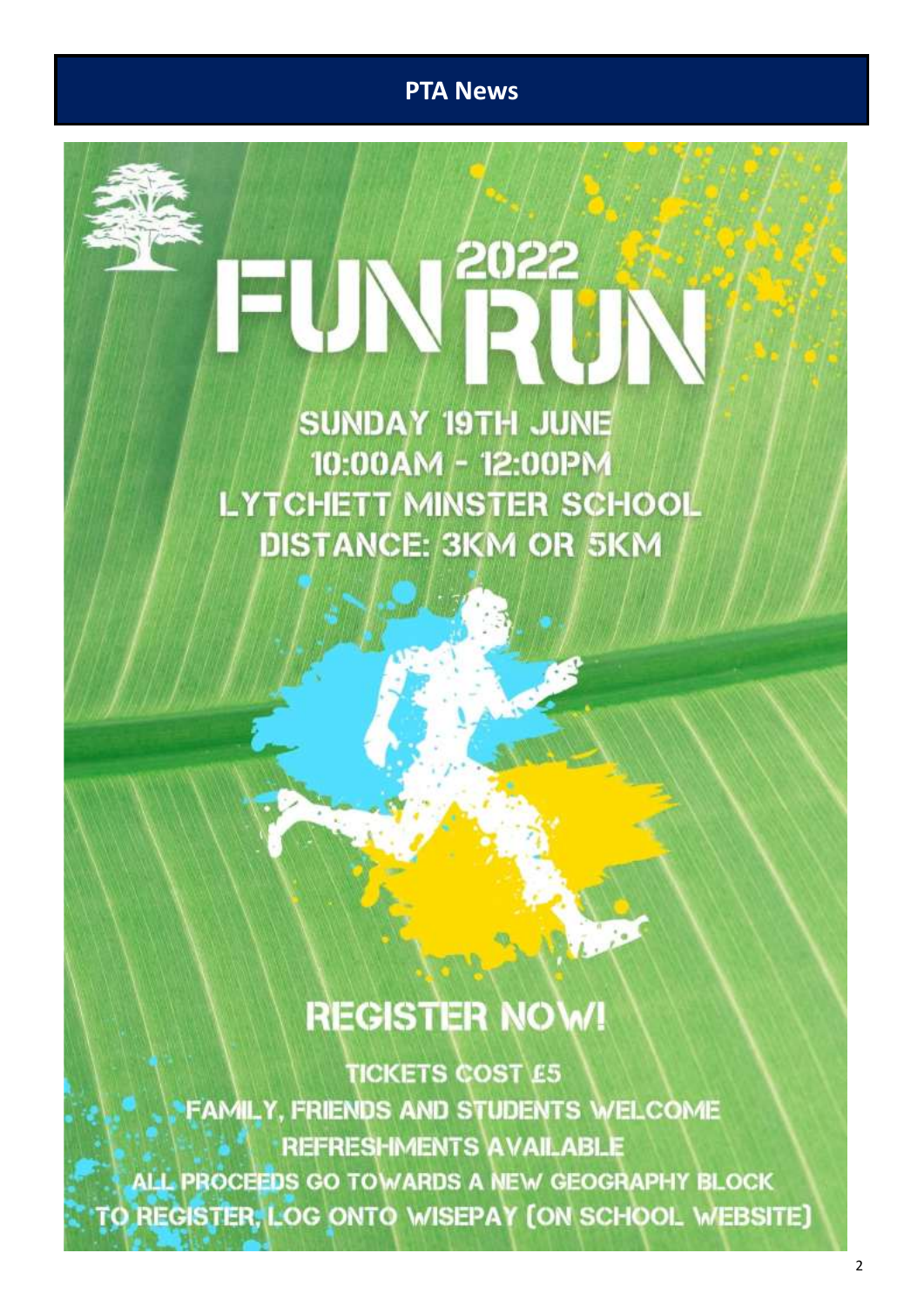### Please see the new extra-curricular timetable

|                 | Lunchtime Football<br>(3g)<br>$12.35 - 1.10$ pm | After school $3.35$ pm $-4.30$ pm         |
|-----------------|-------------------------------------------------|-------------------------------------------|
| Monday          | Year 7 Football                                 | <b>Tennis All years (Tennis courts)</b>   |
|                 | 3G                                              | <b>Volleyball</b> All years (Terrace)     |
| <b>Tuesday</b>  | Year 8 Football<br>3G                           | <b>Athletics All years (Field)</b>        |
|                 |                                                 | <b>Badminton</b> All years (Sports hall)  |
|                 |                                                 | Fitness Suite Year 10+                    |
| Wednesday       | Year 9 Football<br>3G                           | Cricket All years (Field/cricket<br>nets) |
|                 |                                                 | Rounders All years (Field)                |
|                 |                                                 | Sixth Form Sport (3g/sports hall)         |
| <b>Thursday</b> | Year 10 Football                                | BTEC Sport Catch-up (Rm 110)              |
|                 | 3G                                              | <b>GCSE PE Revision (Rm 111)</b>          |
| Friday          | Year 11 Football<br>3G                          | BTEC Sport Catch-up (Rm 110)              |
|                 |                                                 |                                           |

# **Sandwalk**

Our famous sponsored walk from Shore Road to Bournemouth Pier and back will take place on 8th July and the proceeds will be split 50/50 between Young Lives vs Cancer and Will does.

For your child to take part in the Sandwalk, please make your payment of £10 on their Wisepay account before Tuesday 3rd May (cash can be accepted by House Offices but Wisepay is preferred). T-shirts will be displayed around the school to enable students to select an appropriate size. Students who decided not to purchase a T-shirt will need to pay £7 to cover the cost of transport to and from the beach, also payable before 3rd May. Please ensure that payments are made before the deadline as we only order the T-shirts which have been paid for in advance. Keep your fingers crossed for sunshine!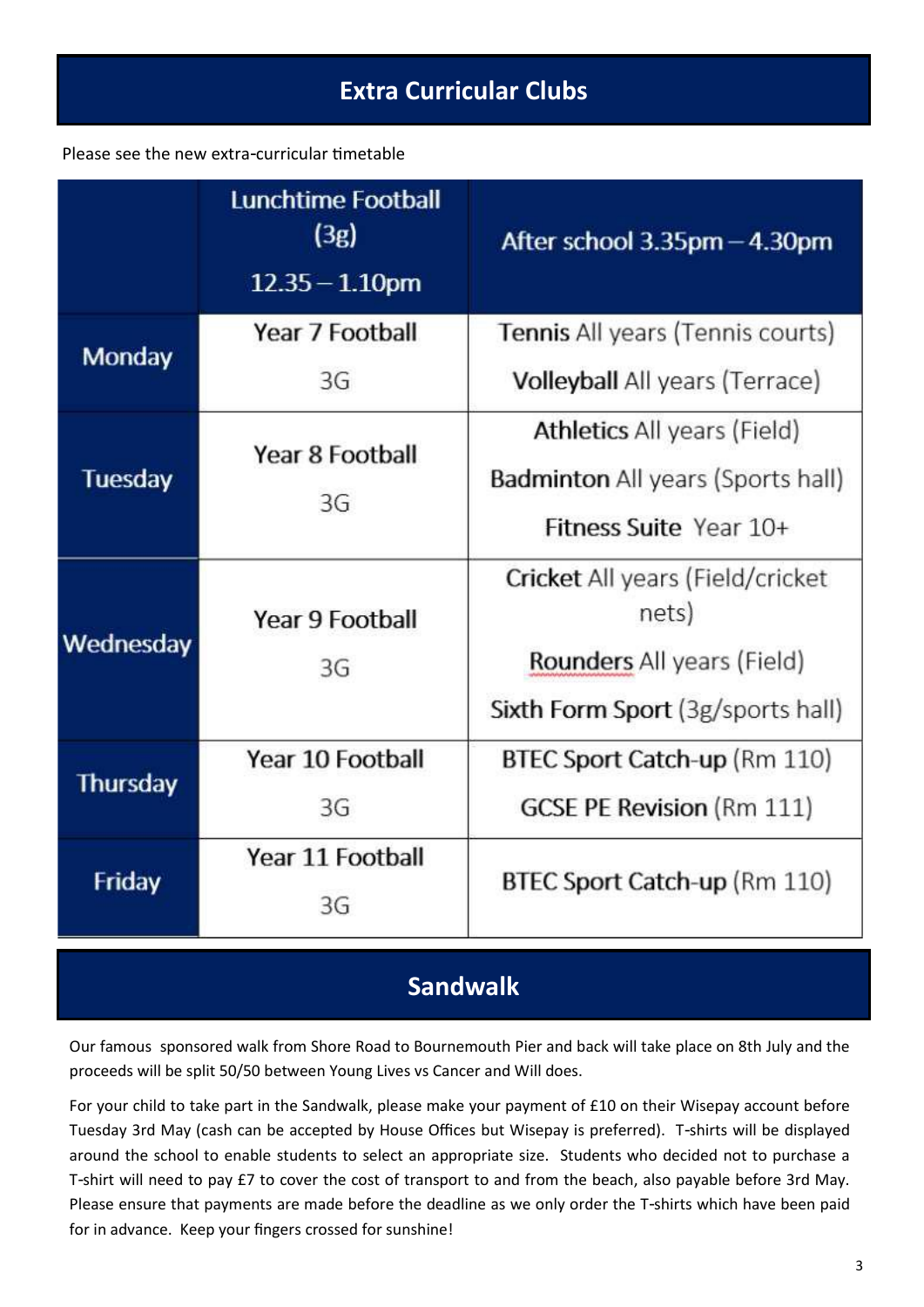## **Student Achievement**

Congratulations to Harley Taylor, who is in Year 9 Portland, for competing in the South West Regional Swimming Championships over the Bank Holiday weekend. It was a tremendous success with Harley taking Bronze in the 50m Backstroke and Silver in the 50m Butterfly. He had a very busy schedule and gave it his all and out of 7 swims he achieved 6 PB's (Personal Bests). He is now hoping that he has done enough to qualify for the Nationals.



## **New Phone System**

Please find below the new extension numbers for our house teams

**Agglestone House Office: agglestoneoffice@lytchett.org.uk Ext. 1102 Gault House Office: gaultoffice@lytchett.org.uk Ext. 1202 Kimmeridge House Office: kimmeridgeoffice@lytchett.org.uk Ext. 1502 Portland House Office: portlandoffice@lytchett.org.uk Ext. 1602 Purbeck House Office: purbeckoffice@lytchett.org.uk Ext. 1302 Wealden Office: wealdenoffice@lytchett.org.uk Ext.1402 Sixth Form: sixthform@lytchett.org.uk Ext.1702**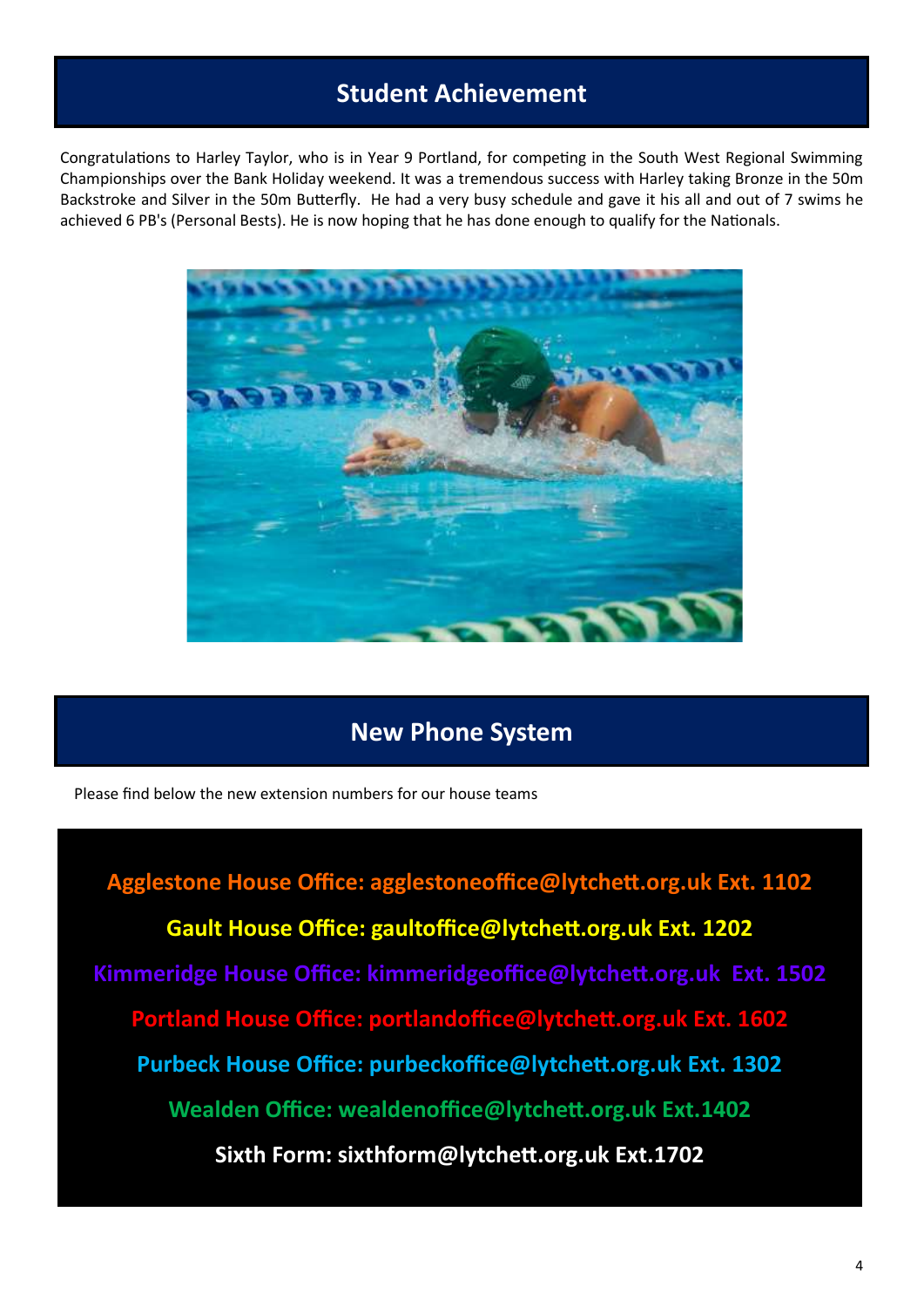## **Exam Invigilators**

<span id="page-4-0"></span>Would you like to join our Team of Exam Invigilators? We are currently looking for casual exam invigilators tow work on a part time basis. We are looking for enthusiastic and organised individuals to join our Exam Invigilation team. Invigilators will be employed on a casual basis. Hours are variable depending upon the exam timetable. The requirement for this exam season will be from 16th May to 29th June and we would expect invigilators to be able to commit to being available during this period. Invigilators will also need to be available to undertake the necessary training in advance of this.

To find out more and to apply, please follow the link on our website, or if you have any questions, please contact our exams manager Mrs Jo Biddle. Closing date is 6th May 2022.

[https://lytchett.org.uk/job/exam](#page-4-0)-invigilators-2/

## **Covid Self-Isolation Rules for Students**

On Tuesday 29 March, the Secretary of State for Health and Social Care, Sajid Javid, set out the **[next steps for living](https://www.gov.uk/government/news/government-sets-out-next-steps-for-living-with-covid?utm_source=31%20March%202022%20C19&utm_medium=Daily%20Email%20C19&utm_campaign=DfE%20C19)  [with COVID](https://www.gov.uk/government/news/government-sets-out-next-steps-for-living-with-covid?utm_source=31%20March%202022%20C19&utm_medium=Daily%20Email%20C19&utm_campaign=DfE%20C19)-19** in England from **Friday 1 April**.

 All free Covid-19 testing to end on Friday 1 April 2022, this includes PCR and LFD tests. LFD tests will continue to be available to purchase from pharmacies or online

For students the key points are:

- Children and young people who are unwell and have a high temperature should stay at home and avoid contact with other people. They can go back to school, college or childcare when they no longer have a high temperature, and they are well enough to attend
- Children and young people aged 18 and under with a positive COVID-19 test result should try to stay at home and avoid contact with other people for 3 days
- No further LFD test kits will be handed out to students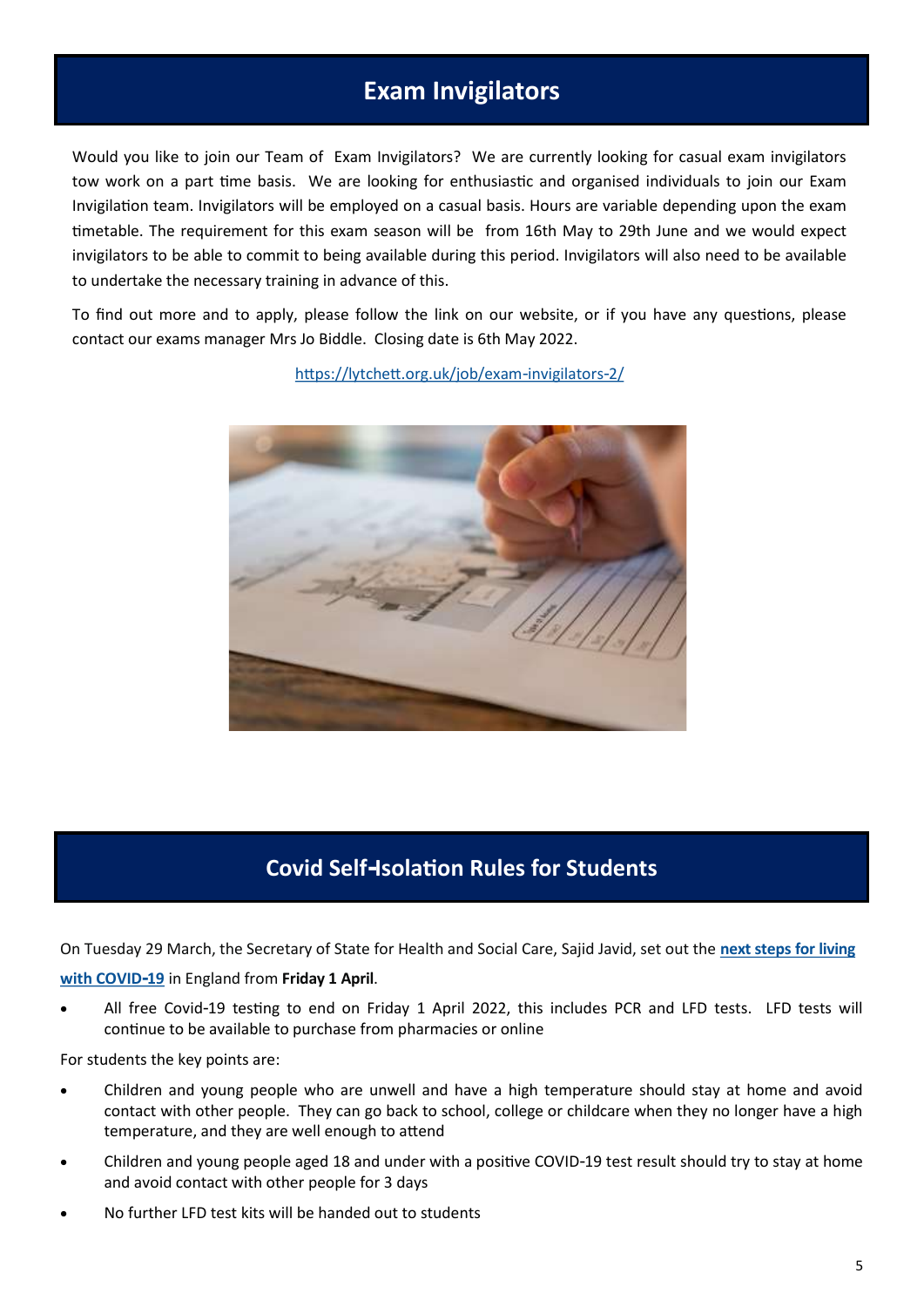## **Careers - Help Wanted**

#### **Parents/Carers—We need your help!**

<span id="page-5-0"></span>We are organising a week of events for our year 10 students this July, to replace their work experience and are in need of Employers to help us conduct mock interviews!

We have had a great response from some of our local employers but still need more!

If there are any parents who work for employers large or small, who are available and would be willing to spend **Tuesday 12th July,** here at Lytchett Minster School conducting mock interviews with year 10 students we would be so appreciative.

In addition, if any parents have experience of interviewing candidates for jobs and are free on this date, I can assure you, you will be well looked after for the day.

For more information or to sign up for the mock interviews, please contact [tuckern@lytchett.org.uk](mailto:tuckern@lytchett.org.uk)

# **Youth Project Membership & Youth Space**

We have been asked to share the following information with any young people who have signed up to attend Youth Space. Due to some issues when this first opened, the organisers of Youth Space are now insisting that any students who attend must be signed up Youth Project Members. Parents are asked not to allow their children to attend this club in St Michael's Church unless they have a membership card signed by The Power House.

Here is the message we have been asked to share:

*1. Youth Space is NOT a Youth Club. This is an opportunity for young people to come together to grow social skills and work readiness through Youth Volunteering. Youth Space is an opportunity for young people and their parents to build relationships with the Youth Space team and the community. As we build these relationships and trust is earned, we can then sign up young people to volunteer at activities within the community, such as our gardening project.*

*2. Attendance to Youth Space is only permitted with Youth Project Membership. This MUST be signed up to before a young person attends, and confirmation from The Power House that the young person's Membership Card is ready.*

*3. Part of the Membership is the signing of the Youth Project Behaviour Charter.*

*4. The Power House and St Michael's Church will report any trespassing on property outside of these boundaries to the police and the BCP Anti-Social Behaviour Team.*

*5. There are no warnings for inappropriate or abusive behaviour. One strike, and it's an instant ban from The Power House Youth Project, and Youth Space.*

*6. PARENTS of young people signing up are to complete this online form:*

*[https://forms.gle/UQWPJJL3m8LNmVmL6.](#page-5-0) The young person's school will then be contacted to verify identity and age.*

*7. To clarify, this form must be completed AND Mem*bership confirmed by The Power House BEFORE the young person attends Youth Space.

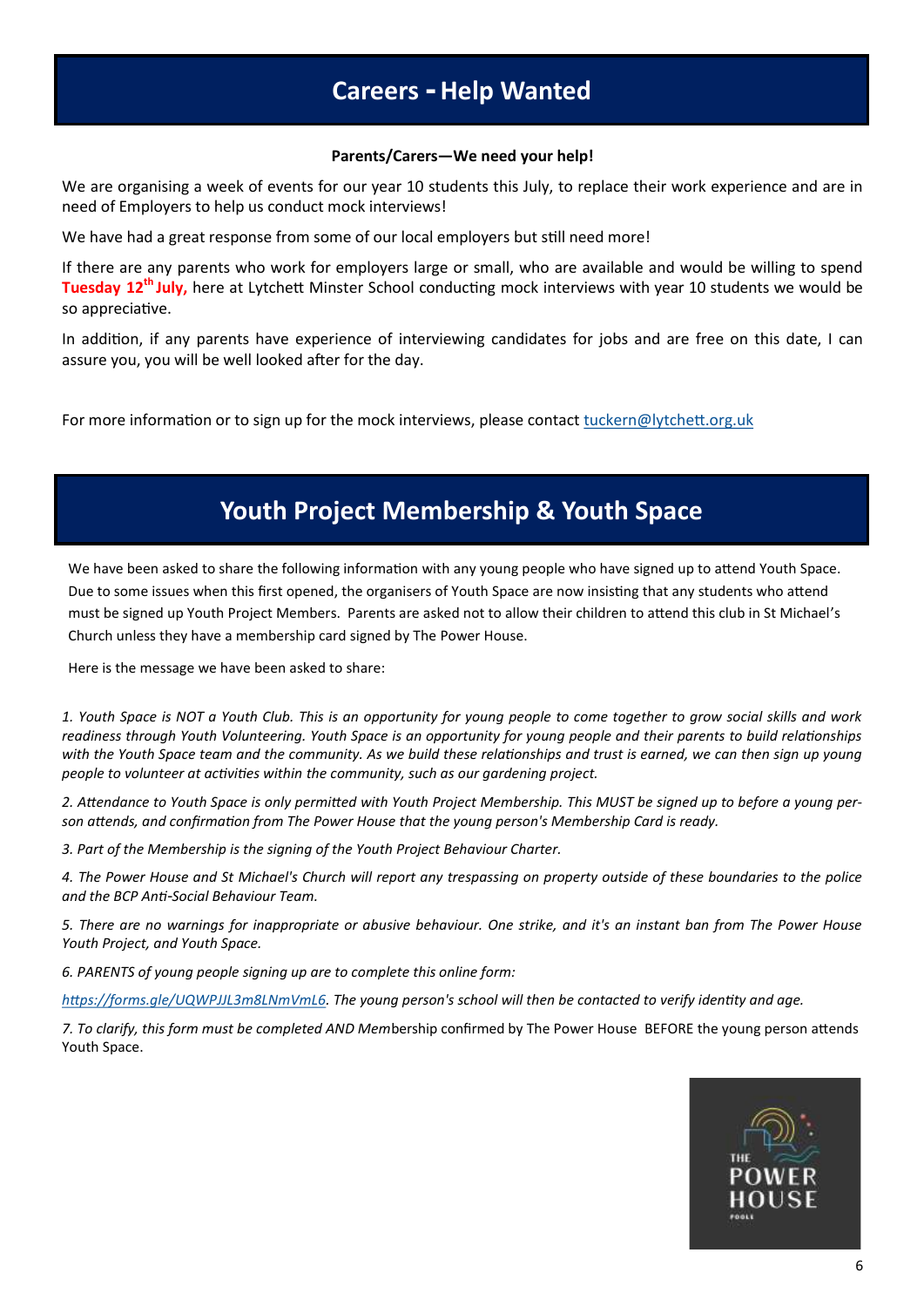## **Community News (continued)**



#### WILDCATS SESSIONS 3

AGES 5 to 11 YEARS

EVERY WEDNESDAY

5,00pm tp 6,00pm

START DATE: 18<sup>th</sup> May 2022

**VEHUE: Dorset FA County Ground** Blandford Close, Harnworthy, 8H15 4BF

Have you been following the England Ladies team and think you would like to give girls football a go? Want to make new friends?

Why not try our new open sessions aimed at letting you give it a tryl

To register please contact Dee Cooper at dcooper.longfleetyfc@gmail.com or mobile: 07536071320



# **CALLING ALL YEAR 11S & 12S**

BRS Coaching YFC are launching an u18s side for the 2022/23 season competing in the South West Counties League.

Test yourselves against semi pro 18s; Torquay United, Yeovil Town and many more.

Are you ready to progress your playing career by challenging yourself against some of the best ul8s<br>outside of professional football?

Train twice a week (Monday @ Blandford School 3G & Wednesday @ Chapel Gate)

Saturday games (Including FA Youth Cup)<br>(Mini bus provided for away games)

All games recorded to alde development

#### **COACHES**

**CAI ROLFE** UEFA B License, Portsmouth FC, AFC Bournemouth ADC,<br>Manchester United ITC

## **REGISTER FOR TRIALS JUNE 21ST & JUNE 28TH 2022**

cal@brscoachingacademy.co.uk 07975 974282